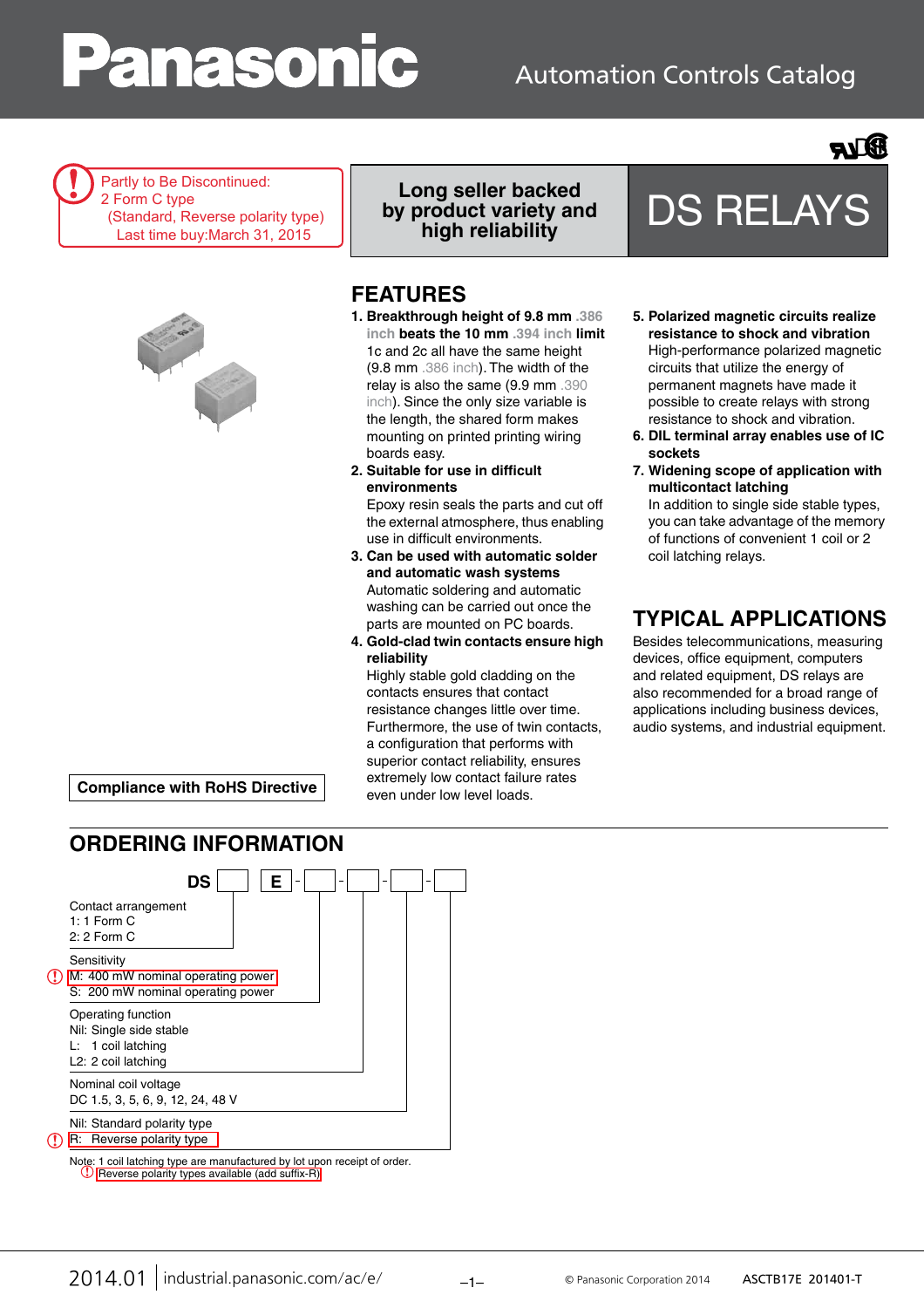## **TYPES**

#### **1. Standard type**

| Contact     | Nominal coil         | Single side stable type | 2 coil latching type |  |  |
|-------------|----------------------|-------------------------|----------------------|--|--|
| arrangement | voltage              | Part No.                | Part No.             |  |  |
|             | 1.5V DC              | DS1E-M-DC1.5V           | DS1E-ML2-DC1.5V      |  |  |
|             | 3V DC                | DS1E-M-DC3V             | DS1E-ML2-DC3V        |  |  |
|             | 5V DC<br>DS1E-M-DC5V |                         | DS1E-ML2-DC5V        |  |  |
| Form C      | 6V DC                | DS1E-M-DC6V             | DS1E-ML2-DC6V        |  |  |
|             | 9V DC<br>DS1E-M-DC9V |                         | DS1E-ML2-DC9V        |  |  |
|             | <b>12V DC</b>        | DS1E-M-DC12V            | DS1E-ML2-DC12V       |  |  |
|             | <b>24V DC</b>        | DS1E-M-DC24V            | DS1E-ML2-DC24V       |  |  |
|             | 48V DC               | DS1E-M-DC48V            | DS1E-ML2-DC48V       |  |  |
| Œ           | 3V DC                | DS2E-M-DC3V             | DS2E-ML2-DC3V        |  |  |
|             | 5V DC                | DS2E-M-DC5V             | DS2E-ML2-DC5V        |  |  |
|             | 6V DC                | DS2E-M-DC6V             | DS2E-ML2-DC6V        |  |  |
| 2 Form C    | 9V DC                | DS2E-M-DC9V             | DS2E-ML2-DC9V        |  |  |
|             | <b>12V DC</b>        | DS2E-M-DC12V            | DS2E-ML2-DC12V       |  |  |
|             | <b>24V DC</b>        | DS2E-M-DC24V            | DS2E-ML2-DC24V       |  |  |
|             | 48V DC               | DS2E-M-DC48V            | DS2E-ML2-DC48V       |  |  |

Standard packing: Tube: 50 pcs.; Case: 500 pcs.

#### **2. High sensitivity type**

| Contact     | Nominal coil                  | Single side stable type | 2 coil latching type |  |  |
|-------------|-------------------------------|-------------------------|----------------------|--|--|
| arrangement | voltage                       | Part No.                | Part No.             |  |  |
|             | 1.5V DC                       | DS1E-S-DC1.5V           | DS1E-SL2-DC1.5V      |  |  |
|             | 3V DC                         | DS1E-S-DC3V             | DS1E-SL2-DC3V        |  |  |
|             | 5V DC                         | DS1E-S-DC5V             | DS1E-SL2-DC5V        |  |  |
| Form C      | 6V DC                         | DS1E-S-DC6V             | DS1E-SL2-DC6V        |  |  |
|             | 9V DC<br>DS1E-S-DC9V          |                         | DS1E-SL2-DC9V        |  |  |
|             | <b>12V DC</b><br>DS1E-S-DC12V |                         | DS1E-SL2-DC12V       |  |  |
|             | <b>24V DC</b>                 | DS1E-S-DC24V            | DS1E-SL2-DC24V       |  |  |
|             | 48V DC                        | DS1E-S-DC48V            | DS1E-SL2-DC48V       |  |  |
|             | 3V DC                         | DS2E-S-DC3V             | DS2E-SL2-DC3V        |  |  |
|             | 5V DC                         | DS2E-S-DC5V             | DS2E-SL2-DC5V        |  |  |
|             | 6V DC                         | DS2E-S-DC6V             | DS2E-SL2-DC6V        |  |  |
| 2 Form C    | 9V DC                         | DS2E-S-DC9V             | DS2E-SL2-DC9V        |  |  |
|             | 12V DC                        | DS2E-S-DC12V            | DS2E-SL2-DC12V       |  |  |
|             | 24V DC                        | DS2E-S-DC24V            | DS2E-SL2-DC24V       |  |  |
|             | 48V DC                        | DS2E-S-DC48V            | DS2E-SL2-DC48V       |  |  |

Standard <u>packing: Tube: 50 pcs.; Case: 500 pcs.</u><br>Note: <mark>|</mark>Reverse polarity types available (add suffix-R)

## **RATING**

#### **1. Coil data**

1) Single side stable type

| Type                            | Nominal coil<br>voltage | Pick-up voltage<br>(at 20 $\mathrm{^{\circ}C}$ 68 $\mathrm{^{\circ}F}$ )                           | Drop-out voltage<br>(at 20 $\mathrm{^{\circ}C}$ 68 $\mathrm{^{\circ}F}$ ) | Nominal operating<br>current $[\pm 10\%]$<br>(at 20 $\mathrm{^{\circ}C}$ 68 $\mathrm{^{\circ}F}$ ) | Coil resistance<br>[±10%]<br>(at 20 $\mathrm{^{\circ}C}$ 68 $\mathrm{^{\circ}F}$ ) | Nominal operating<br>power | Max. applied voltage<br>(at 50 $°C$ 122 $\textdegree$ F)                                |
|---------------------------------|-------------------------|----------------------------------------------------------------------------------------------------|---------------------------------------------------------------------------|----------------------------------------------------------------------------------------------------|------------------------------------------------------------------------------------|----------------------------|-----------------------------------------------------------------------------------------|
|                                 | 1.5V DC                 |                                                                                                    | 10%V or more of<br>nominal voltage<br>(Initial)                           | 266.7mA                                                                                            | $5.63\Omega$                                                                       |                            | 1 Form C:<br>120%V of<br>nominal voltage                                                |
|                                 | 3V DC                   |                                                                                                    |                                                                           | 133.3mA                                                                                            | $22.5\Omega$                                                                       |                            |                                                                                         |
|                                 | 5V DC                   |                                                                                                    |                                                                           | 80.0mA                                                                                             | $62.5\Omega$                                                                       |                            |                                                                                         |
| Standard<br>(M) type            | 6V <sub>DC</sub>        | 70%V or less of                                                                                    |                                                                           | 66.7mA                                                                                             | $90\Omega$                                                                         | 400mW                      |                                                                                         |
|                                 | 9V <sub>DC</sub>        | nominal voltage<br>(Initial)                                                                       |                                                                           | 44.4mA                                                                                             | $203\Omega$                                                                        |                            | 2 Form C:<br>150%V of<br>nominal voltage                                                |
|                                 | 12V DC                  |                                                                                                    |                                                                           | 33.3mA                                                                                             | $360\Omega$                                                                        |                            |                                                                                         |
|                                 | <b>24V DC</b>           |                                                                                                    |                                                                           | 16.7mA                                                                                             | $1.440\Omega$                                                                      |                            |                                                                                         |
|                                 | 48V DC                  |                                                                                                    |                                                                           | 8.3mA                                                                                              | $5,760\Omega$                                                                      |                            |                                                                                         |
| High<br>sensitivity<br>(S) type | 1.5V DC                 |                                                                                                    | 10%V or more of<br>nominal voltage<br>(Initial)                           | 133.3mA                                                                                            | $11.3\Omega$                                                                       |                            | 1 Form C:<br>160%V of<br>nominal voltage<br>2 Form C:<br>$200\%V$ of<br>nominal voltage |
|                                 | 3V DC                   | 1 Form C:<br>80%V or less of<br>nominal voltage<br>2 Form C:<br>70%V or less of<br>nominal voltage |                                                                           | 66.7mA                                                                                             | $45\Omega$                                                                         |                            |                                                                                         |
|                                 | 5V DC                   |                                                                                                    |                                                                           | 40.0mA                                                                                             | $125\Omega$                                                                        |                            |                                                                                         |
|                                 | 6V <sub>DC</sub>        |                                                                                                    |                                                                           | 33.3mA                                                                                             | $180\Omega$                                                                        | 200mW                      |                                                                                         |
|                                 | 9V <sub>DC</sub>        |                                                                                                    |                                                                           | 22.2mA                                                                                             | $405\Omega$                                                                        |                            |                                                                                         |
|                                 | 12V DC                  |                                                                                                    |                                                                           | 16.7mA                                                                                             | 720Ω                                                                               |                            |                                                                                         |
|                                 | <b>24V DC</b>           | (Initial)                                                                                          |                                                                           | 8.3mA                                                                                              | $2,880\Omega$                                                                      |                            |                                                                                         |
|                                 | 48V DC                  |                                                                                                    |                                                                           | 4.2mA                                                                                              | 11.520 $\Omega$                                                                    |                            |                                                                                         |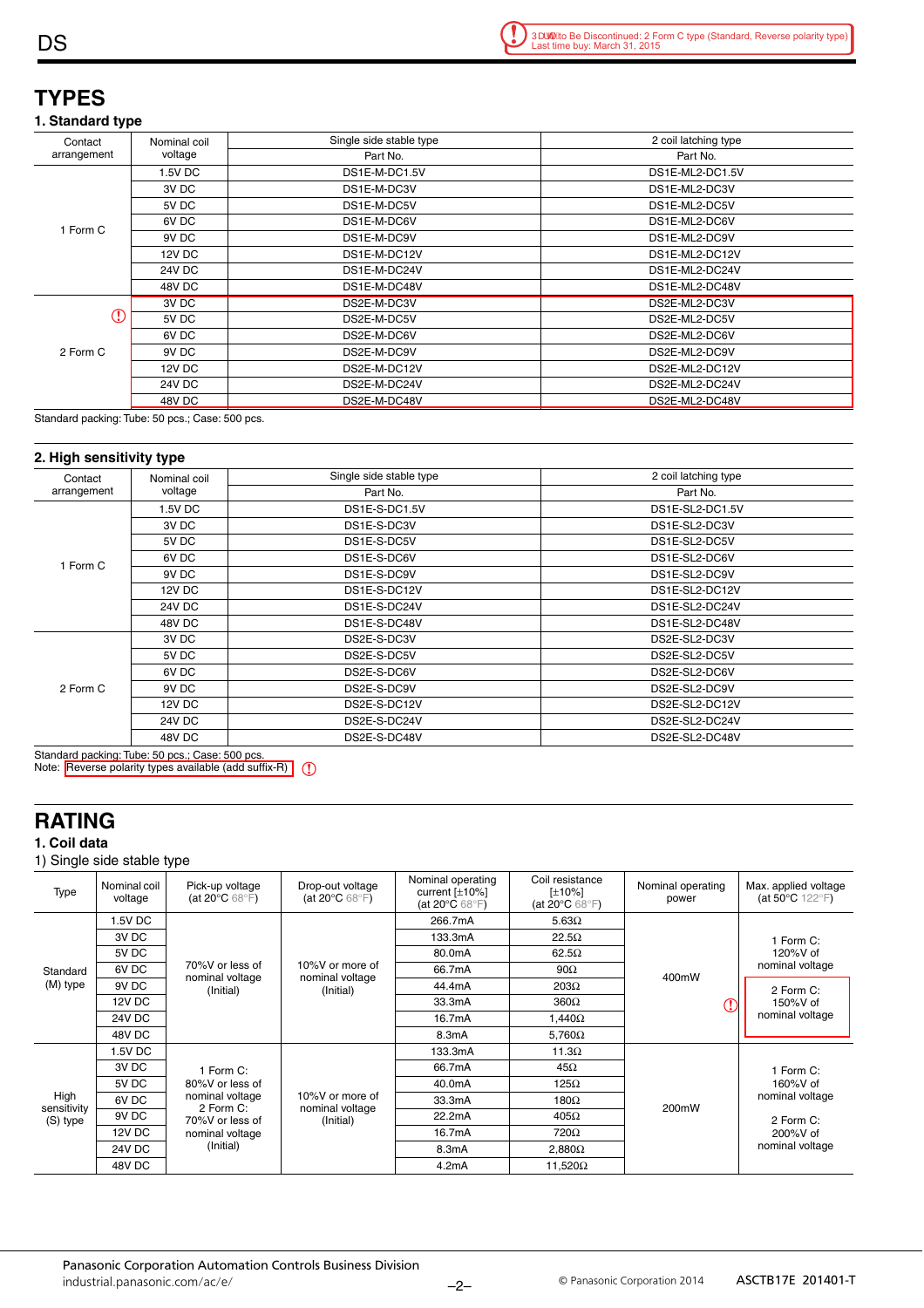#### 2) 2 coil latching type

| Type                            | Nominal coil<br>voltage | Set voltage<br>(at 20 $\mathrm{^{\circ}C}$ 68 $\mathrm{^{\circ}F}$ )                                            | Reset voltage<br>(at 20 $\mathrm{^{\circ}C}$ 68 $\mathrm{^{\circ}F}$ )                                          | Nominal operating<br>current $[\pm 10\%]$<br>(at 20 $\mathrm{^{\circ}C}$ 68 $\mathrm{^{\circ}F}$ ) |                   | Coil resistance<br>[±10%]<br>(at 20 $\degree$ C 68 $\degree$ F) |                 | Nominal operating<br>power |            | Max. applied voltage<br>(at 50 $°C$ 122 $\textdegree$ F) |
|---------------------------------|-------------------------|-----------------------------------------------------------------------------------------------------------------|-----------------------------------------------------------------------------------------------------------------|----------------------------------------------------------------------------------------------------|-------------------|-----------------------------------------------------------------|-----------------|----------------------------|------------|----------------------------------------------------------|
|                                 |                         |                                                                                                                 |                                                                                                                 | Set coil                                                                                           | Reset coil        | Set coil                                                        | Reset coil      | Set coil                   | Reset coil |                                                          |
| Standard<br>(M) type            | I.5V DC                 |                                                                                                                 | 70%V or less of<br>nominal voltage<br>(Initial)                                                                 | 240mA                                                                                              | 240mA             | $6.25\Omega$                                                    | $6.25\Omega$    | 360mW                      | 360mW      | 1 Form C:<br>120%V of<br>nominal voltage                 |
|                                 | 3V DC                   |                                                                                                                 |                                                                                                                 | 120 <sub>m</sub> A                                                                                 | 120mA             | $25\Omega$                                                      | $25\Omega$      |                            |            |                                                          |
|                                 | 5V DC                   |                                                                                                                 |                                                                                                                 | 72 <sub>m</sub> A                                                                                  | 72 <sub>m</sub> A | $69.4\Omega$                                                    | $69.4\Omega$    |                            |            |                                                          |
|                                 | 6V DC                   | 70%V or less of                                                                                                 |                                                                                                                 | 60 <sub>m</sub> A                                                                                  | 60 <sub>m</sub> A | 100 $\Omega$                                                    | 100 $\Omega$    |                            |            |                                                          |
|                                 | 9V DC                   | nominal voltage<br>(Initial)                                                                                    |                                                                                                                 | 40 <sub>m</sub> A                                                                                  | 40 <sub>m</sub> A | $225\Omega$                                                     | $225\Omega$     |                            |            | 2 Form C:<br>150%V of<br>nominal voltage                 |
|                                 | <b>12V DC</b>           |                                                                                                                 |                                                                                                                 | 30 <sub>m</sub> A                                                                                  | 30 <sub>m</sub> A | $400\Omega$                                                     | $400\Omega$     |                            |            |                                                          |
|                                 | 24V DC                  |                                                                                                                 |                                                                                                                 | 15 <sub>m</sub> A                                                                                  | 15 <sub>m</sub> A | $\Omega$ 000. I                                                 | $1{,}600\Omega$ |                            |            |                                                          |
|                                 | 48V DC                  |                                                                                                                 |                                                                                                                 | 7.5mA                                                                                              | 7.5mA             | $6.400\Omega$                                                   | $6,400\Omega$   |                            |            |                                                          |
| High<br>sensitivity<br>(S) type | 1.5V DC                 | 1 Form C:<br>80%V or less of<br>nominal voltage<br>2 Form C:<br>70%V or less of<br>nominal voltage<br>(Initial) | 1 Form C:<br>80%V or less of<br>nominal voltage<br>2 Form C:<br>70%V or less of<br>nominal voltage<br>(Initial) | 120 <sub>m</sub> A                                                                                 | 120mA             | $12.5\Omega$                                                    | $12.5\Omega$    | 180mW<br>180mW             |            | 1 Form C:<br>160%V of<br>nominal voltage                 |
|                                 | 3V DC                   |                                                                                                                 |                                                                                                                 | 60 <sub>m</sub> A                                                                                  | 60 <sub>m</sub> A | $50\Omega$                                                      | $50\Omega$      |                            |            |                                                          |
|                                 | 5V DC                   |                                                                                                                 |                                                                                                                 | 36 <sub>m</sub> A                                                                                  | 36 <sub>m</sub> A | 139 $\Omega$                                                    | $139\Omega$     |                            |            |                                                          |
|                                 | 6V <sub>DC</sub>        |                                                                                                                 |                                                                                                                 | 30 <sub>m</sub> A                                                                                  | 30 <sub>m</sub> A | $200\Omega$                                                     | 200Ω            |                            |            |                                                          |
|                                 | 9V DC                   |                                                                                                                 |                                                                                                                 | 20 <sub>m</sub> A                                                                                  | 20 <sub>m</sub> A | $450\Omega$                                                     | $450\Omega$     |                            | 2 Form C:  |                                                          |
|                                 | <b>12V DC</b>           |                                                                                                                 |                                                                                                                 | 15 <sub>m</sub> A                                                                                  | 15mA              | $800\Omega$                                                     | $800\Omega$     |                            |            | 200%V of<br>nominal voltage                              |
|                                 | <b>24V DC</b>           |                                                                                                                 |                                                                                                                 | 7.5mA                                                                                              | 7.5mA             | $3.200\Omega$                                                   | $3,200\Omega$   |                            |            |                                                          |
|                                 | 48V DC                  |                                                                                                                 |                                                                                                                 | 3.75mA                                                                                             | 3.75mA            | $12,800\Omega$                                                  | $12,800\Omega$  |                            |            |                                                          |

#### **2. Specifications**

| Characteristics               |                                                               | Item                                        | Specifications                                                                                                                                                          |                                                                                                                       |  |  |  |
|-------------------------------|---------------------------------------------------------------|---------------------------------------------|-------------------------------------------------------------------------------------------------------------------------------------------------------------------------|-----------------------------------------------------------------------------------------------------------------------|--|--|--|
|                               | Arrangement                                                   |                                             | 1 Form C                                                                                                                                                                | 2 Form C                                                                                                              |  |  |  |
| Contact                       | Initial contact resistance, max.                              |                                             | Max. 50 mΩ (By voltage drop 6 V DC 1A)                                                                                                                                  |                                                                                                                       |  |  |  |
|                               | Contact material                                              |                                             | Aq+Au clad                                                                                                                                                              |                                                                                                                       |  |  |  |
| Rating                        | Nominal switching capacity                                    |                                             | 2 A 30 V DC (resistive load)                                                                                                                                            |                                                                                                                       |  |  |  |
|                               | Max. switching power                                          |                                             | 60 W, 125 VA (resistive load)                                                                                                                                           |                                                                                                                       |  |  |  |
|                               | Max. switching voltage                                        |                                             | 220 V DC, 250 V AC                                                                                                                                                      |                                                                                                                       |  |  |  |
|                               | Max. carrying current                                         |                                             | 3A                                                                                                                                                                      |                                                                                                                       |  |  |  |
|                               |                                                               | Min. switching capacity (Reference value)*1 | 10µA 10m V DC n                                                                                                                                                         |                                                                                                                       |  |  |  |
|                               | Nominal operating power                                       |                                             | Single side stable M type: 400 mW, S type: 200 mW);<br>latching M type: 360 mW S type: 180 mW)                                                                          |                                                                                                                       |  |  |  |
|                               | Insulation resistance (Initial)                               |                                             | $\left( \frac{1}{2} \right)$ Min. 100M $\Omega$ (at 500V DC)                                                                                                            |                                                                                                                       |  |  |  |
|                               |                                                               |                                             | Measurement at same location as "Initial breakdown voltage" section.                                                                                                    |                                                                                                                       |  |  |  |
|                               | Breakdown voltage<br>(Initial)                                | Between open contacts                       | 1.000 Vrms for 1min.<br>(500 Vrms for 1min: 1 Form C high sensitivity type) (Detection current: 10mA.)                                                                  |                                                                                                                       |  |  |  |
| Electrical<br>characteristics |                                                               | Between contact and coil                    | 1.500 Vrms for 1min.<br>(1,000 Vrms for 1min: 1 Form C high sensitivity type) (Detection current: 10mA.)                                                                |                                                                                                                       |  |  |  |
|                               | Temperature rise                                              |                                             |                                                                                                                                                                         | Max. $65^{\circ}$ C<br>(By resistive method, nominal coil voltage applied to the coil, contact carrying current: 2A.) |  |  |  |
|                               | Operate time [Set time] (at 20°C 68°F)                        |                                             |                                                                                                                                                                         | Max. 10 ms [10 ms] (Nominal coil voltage applied to the coil, excluding contact bounce time.)                         |  |  |  |
|                               |                                                               |                                             | Max. 5 ms [10 ms] (Nominal coil voltage applied to the coil, excluding contact bounce time.)                                                                            |                                                                                                                       |  |  |  |
|                               | Release time [Reset time] (at 20°C 68°F)                      |                                             | (without diode)                                                                                                                                                         |                                                                                                                       |  |  |  |
|                               | Shock resistance                                              | Functional* <sup>2</sup>                    | Min. 490 m/s <sup>2</sup>                                                                                                                                               | Min. 490 m/s <sup>2</sup>                                                                                             |  |  |  |
| Mechanical                    |                                                               | Destructive                                 | Min. 980 m/s <sup>2</sup> (Half-wave pulse of sine wave: 6 ms.)                                                                                                         |                                                                                                                       |  |  |  |
| characteristics               | Vibration resistance                                          | Functional                                  |                                                                                                                                                                         | 10 to 55 Hz at double amplitude of 3.3 mm (Detection time: 10us.)                                                     |  |  |  |
|                               |                                                               | <b>Destructive</b>                          |                                                                                                                                                                         | 10 to 55 Hz at double amplitude of 5 mm                                                                               |  |  |  |
| <b>Expected life</b>          | Mechanical                                                    |                                             | Min. $10^8$ (10 <sup>7</sup> : 1 Form C latching type) (at 600 cpm)                                                                                                     |                                                                                                                       |  |  |  |
|                               | Electrical                                                    |                                             | Min. $5\times10^5$ rated load (at 60 cpm)                                                                                                                               |                                                                                                                       |  |  |  |
| Conditions                    | Conditions for operation, transport and storage* <sup>3</sup> |                                             | Ambient temperature: $-40^{\circ}$ C to $+70^{\circ}$ C $-40^{\circ}$ F to $+158^{\circ}$ F<br>Humidity: 5 to 85% R.H. (Not freezing and condensing at low temperature) |                                                                                                                       |  |  |  |
|                               | Max. operating speed (at rated load)                          |                                             | 60 cpm                                                                                                                                                                  |                                                                                                                       |  |  |  |
| Unit weight                   |                                                               |                                             | Approx. 3 g . 11 oz                                                                                                                                                     | Approx. 4g.14oz                                                                                                       |  |  |  |

Notes: \*1 This value can change due to the switching frequency, environmental conditions, and desired reliability level, therefore it is recommended to check this with the actual load. (TX/TX-S/TX-D relay AgPd contact type are available for low level load switching [10V DC, 10mA max. level]) \*2 Half-wave pulse of sine wave: 11ms; detection time: 10µs

\*3 Refer to 6. Conditions for operation, transport and storage mentioned in AMBIENT ENVIRONMENT (Page 24).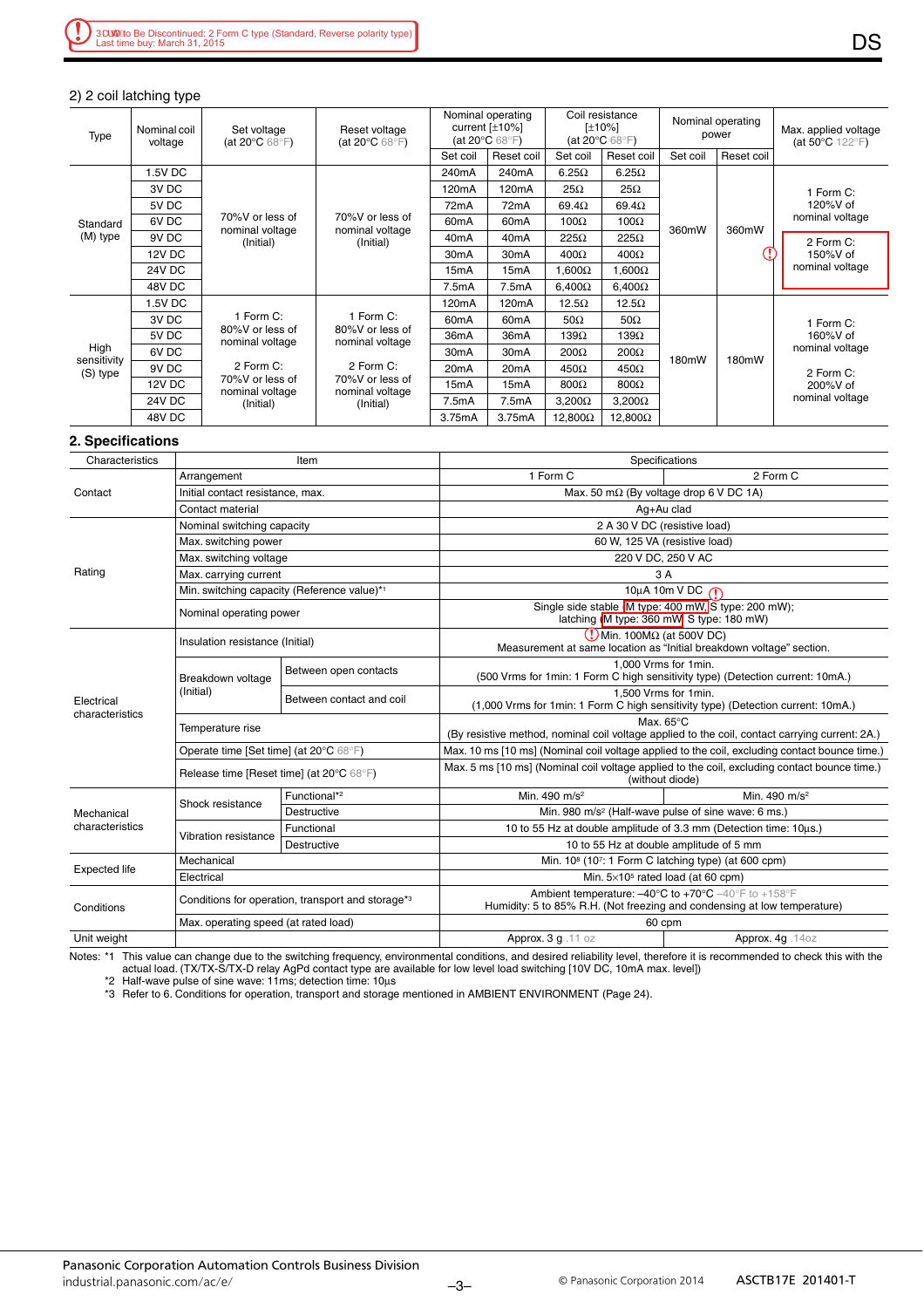# **REFERENCE DATA**

**DS** 







4-(2). Coil temperature rise (2 Form C 2 coil latching type)





5. Operate and release time characteristics (2 Form C single side stable type) Test condition: Without diode connected to coil in parallel



6-(1). Influence of adjacent mounting (1 Form C)



6-(2). Influence of adjacent mounting (2 Form C)

 $0$   $\frac{11}{100}$  110

► Coil applied voltage, %V



Tested sample: DS2E-ML2-DC12V Point measured: Inside the coil Ambient temperature: 20° to 21°C 68° to 70°F  $60$ .<br>م  $\varrho$ 50 Temperature rise, °C Temperature rise, 2A

0A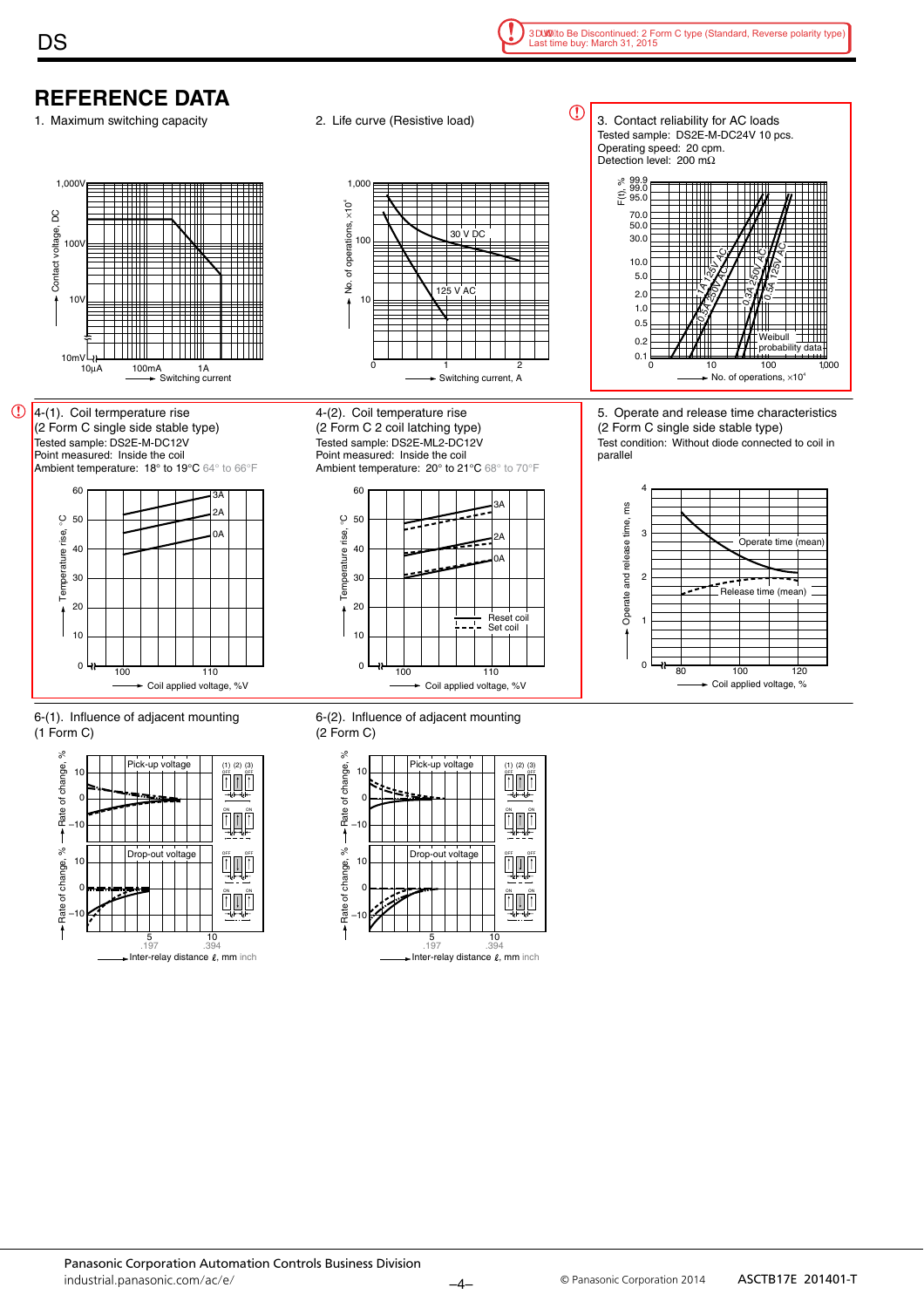**DIMENSIONS** (mm inch) The CAD data of the products with a **CAD Data** mark can be downloaded from: http://panasonic-electric-works.net/ac

#### **DS (1 Form C)**

Single side stable, 2 coil latching External dimensions

**CAD Data**



General tolerance: ±0.3 ±.012



(Deenergized condition)

Tolerance: ±0.1 ±.004

Note: External dimensions of 1 coil latching types are same as single side stable type.

#### **DS (2 Form C)** Single side stable **CAD Data**



External dimensions

General tolerance: ±0.3 ±.012

#### PC board pattern (Bottom view)



#### Schematic (Bottom view)



(Deenergized condition)

Tolerance: ±0.1 ±.004

Note: External dimensions of 1 coil latching types are same as single side stable type.

#### **DS (2 Form C)** 2 coil latching





2.54 .100

.200

.200

.200

General tolerance: ±0.3 ±.012

.300

#### PC board pattern (Bottom view)



Schematic (Bottom view)



(Reset condition)

Tolerance: ±0.1 ±.004